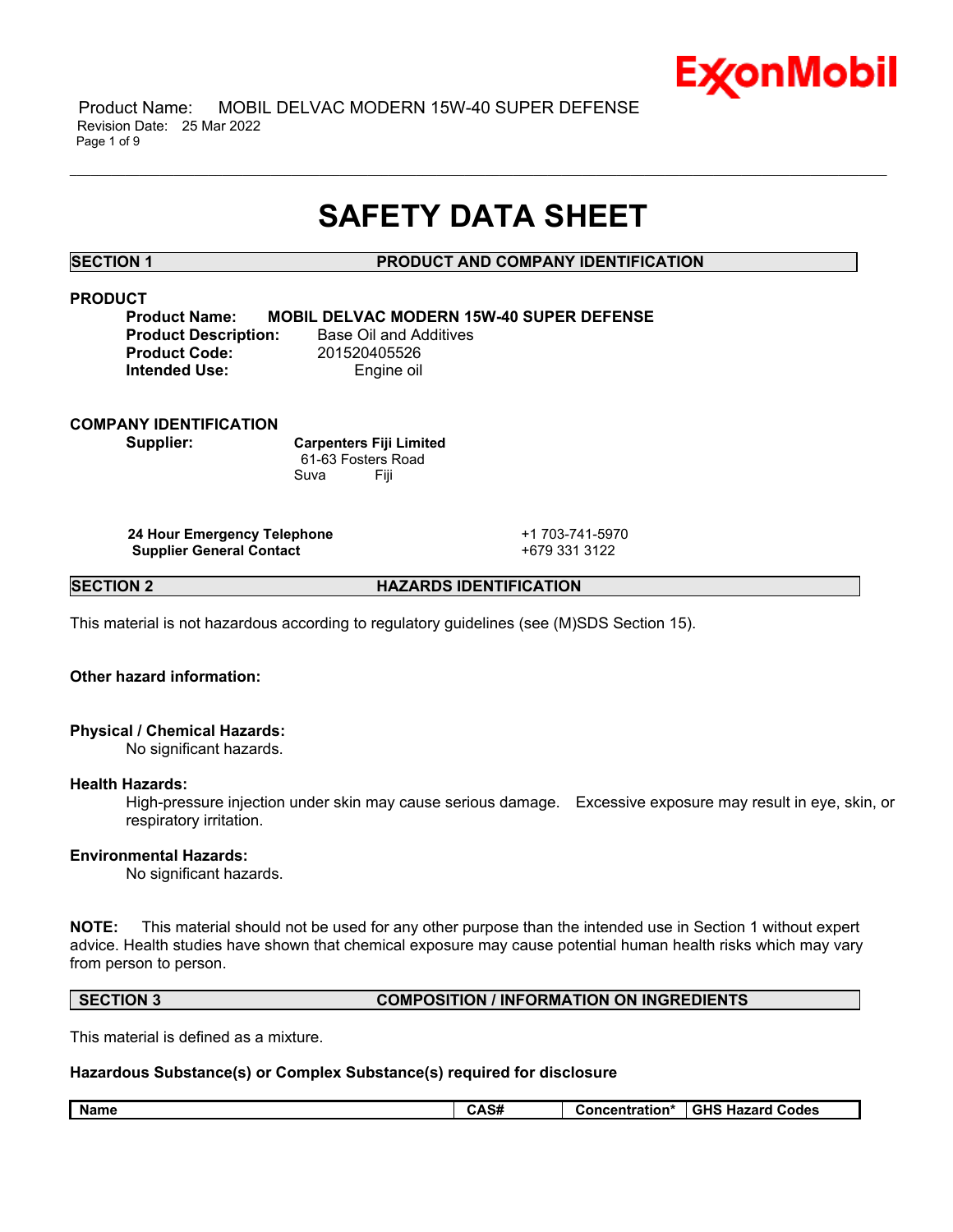

 Product Name: MOBIL DELVAC MODERN 15W-40 SUPER DEFENSE Revision Date: 25 Mar 2022 Page 2 of 9

| <b>ZINC ALKYL DITHIOPHOSPHATE</b> | 13706-15-3 | 2.5% | H318.<br>H303.<br>H315.<br>H41'<br>H401 |  |
|-----------------------------------|------------|------|-----------------------------------------|--|

\* All concentrations are percent by weight unless ingredient is a gas. Gas concentrations are in percent by volume. Other ingredients determined not to be hazardous up to 100%.

# **SECTION 4 FIRST AID MEASURES**

### **INHALATION**

Remove from further exposure. For those providing assistance, avoid exposure to yourself or others. Use adequate respiratory protection. If respiratory irritation, dizziness, nausea, or unconsciousness occurs, seek immediate medical assistance. If breathing has stopped, assist ventilation with a mechanical device or use mouth-to-mouth resuscitation.

# **SKIN CONTACT**

Wash contact areas with soap and water. If product is injected into or under the skin, or into any part of the body, regardless of the appearance of the wound or its size, the individual should be evaluated immediately by a physician as a surgical emergency. Even though initial symptoms from high pressure injection may be minimal or absent, early surgical treatment within the first few hours may significantly reduce the ultimate extent of injury.

#### **EYE CONTACT**

Flush thoroughly with water. If irritation occurs, get medical assistance.

#### **INGESTION**

First aid is normally not required. Seek medical attention if discomfort occurs.

#### **NOTE TO PHYSICIAN**

None

#### **SECTION 5 FIRE FIGHTING MEASURES**

#### **EXTINGUISHING MEDIA**

**Appropriate Extinguishing Media:** Use water fog, foam, dry chemical or carbon dioxide (CO2) to extinguish flames.

**Inappropriate Extinguishing Media:** Straight streams of water

#### **FIRE FIGHTING**

**Fire Fighting Instructions:** Evacuate area. Prevent run-off from fire control or dilution from entering streams, sewers or drinking water supply. Fire-fighters should use standard protective equipment and in enclosed spaces, self-contained breathing apparatus (SCBA). Use water spray to cool fire exposed surfaces and to protect personnel.

**Hazardous Combustion Products:** Aldehydes, Incomplete combustion products, Oxides of carbon, Smoke, Fume, Sulphur oxides

# **FLAMMABILITY PROPERTIES**

**Flash Point [Method]:** >223°C (433°F) [ASTM D-92] **Flammable Limits (Approximate volume % in air):** LEL: 0.9 UEL: 7.0 **Autoignition Temperature:** N/D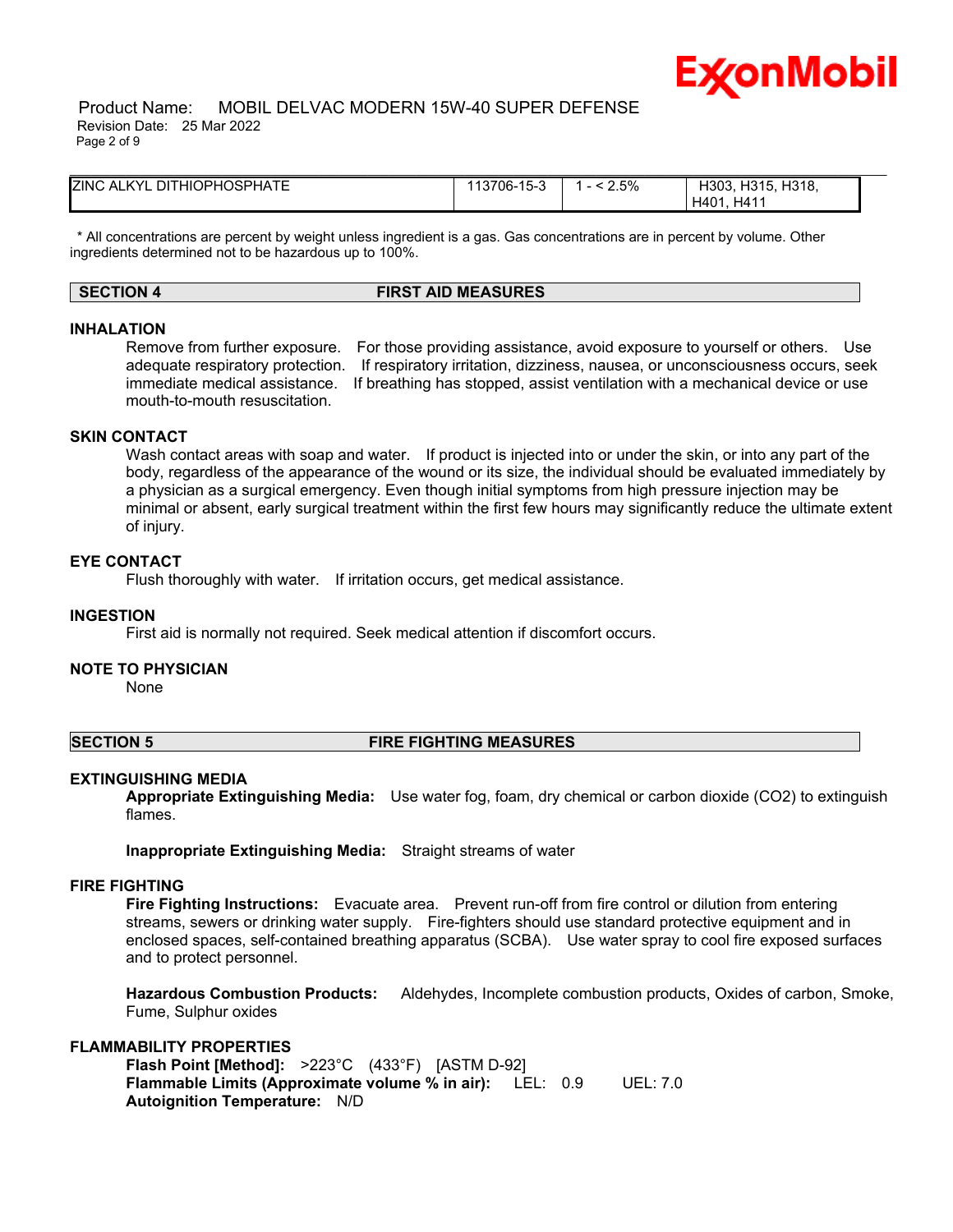

# **SECTION 6 ACCIDENTAL RELEASE MEASURES**

# **NOTIFICATION PROCEDURES**

In the event of a spill or accidental release, notify relevant authorities in accordance with all applicable regulations.

\_\_\_\_\_\_\_\_\_\_\_\_\_\_\_\_\_\_\_\_\_\_\_\_\_\_\_\_\_\_\_\_\_\_\_\_\_\_\_\_\_\_\_\_\_\_\_\_\_\_\_\_\_\_\_\_\_\_\_\_\_\_\_\_\_\_\_\_\_\_\_\_\_\_\_\_\_\_\_\_\_\_\_\_\_\_\_\_\_\_\_\_\_\_\_\_\_\_\_\_\_\_\_\_\_\_\_\_\_\_\_\_\_\_\_\_\_\_

# **PROTECTIVE MEASURES**

Avoid contact with spilled material. See Section 5 for fire fighting information. See the Hazard Identification Section for Significant Hazards. See Section 4 for First Aid Advice. See Section 8 for advice on the minimum requirements for personal protective equipment. Additional protective measures may be necessary, depending on the specific circumstances and/or the expert judgment of the emergency responders.

For emergency responders: Respiratory protection: respiratory protection will be necessary only in special cases, e.g., formation of mists. Half-face or full-face respirator with filter(s) for dust/organic vapor or Self Contained Breathing Apparatus (SCBA) can be used depending on the size of spill and potential level of exposure. If the exposure cannot be completely characterized or an oxygen deficient atmosphere is possible or anticipated, SCBA is recommended. Work gloves that are resistant to hydrocarbons are recommended. Gloves made of polyvinyl acetate (PVA) are not water-resistant and are not suitable for emergency use. Chemical goggles are recommended if splashes or contact with eyes is possible. Small spills: normal antistatic work clothes are usually adequate. Large spills: full body suit of chemical resistant, antistatic material is recommended.

### **SPILL MANAGEMENT**

**Land Spill:** Stop leak if you can do so without risk. Recover by pumping or with suitable absorbent.

**Water Spill:** Stop leak if you can do so without risk. Confine the spill immediately with booms. Warn other shipping. Remove from the surface by skimming or with suitable absorbents. Seek the advice of a specialist before using dispersants.

Water spill and land spill recommendations are based on the most likely spill scenario for this material; however, geographic conditions, wind, temperature, (and in the case of a water spill) wave and current direction and speed may greatly influence the appropriate action to be taken. For this reason, local experts should be consulted. Note: Local regulations may prescribe or limit action to be taken.

# **ENVIRONMENTAL PRECAUTIONS**

Large Spills: Dyke far ahead of liquid spill for later recovery and disposal. Prevent entry into waterways, sewers, basements or confined areas.

# **SECTION 7 HANDLING AND STORAGE**

### **HANDLING**

Avoid contact with used product. Prevent small spills and leakage to avoid slip hazard. Material can accumulate static charges which may cause an electrical spark (ignition source). When the material is handled in bulk, an electrical spark could ignite any flammable vapors from liquids or residues that may be present (e.g., during switch-loading operations). Use proper bonding and/or earthing procedures. However, bonding and earthing may not eliminate the hazard from static accumulation. Consult local applicable standards for guidance. Additional references include American Petroleum Institute 2003 (Protection Against Ignitions Arising out of Static, Lightning and Stray Currents) or National Fire Protection Agency 77 (Recommended Practice on Static Electricity) or CENELEC CLC/TR 50404 (Electrostatics - Code of practice for the avoidance of hazards due to static electricity).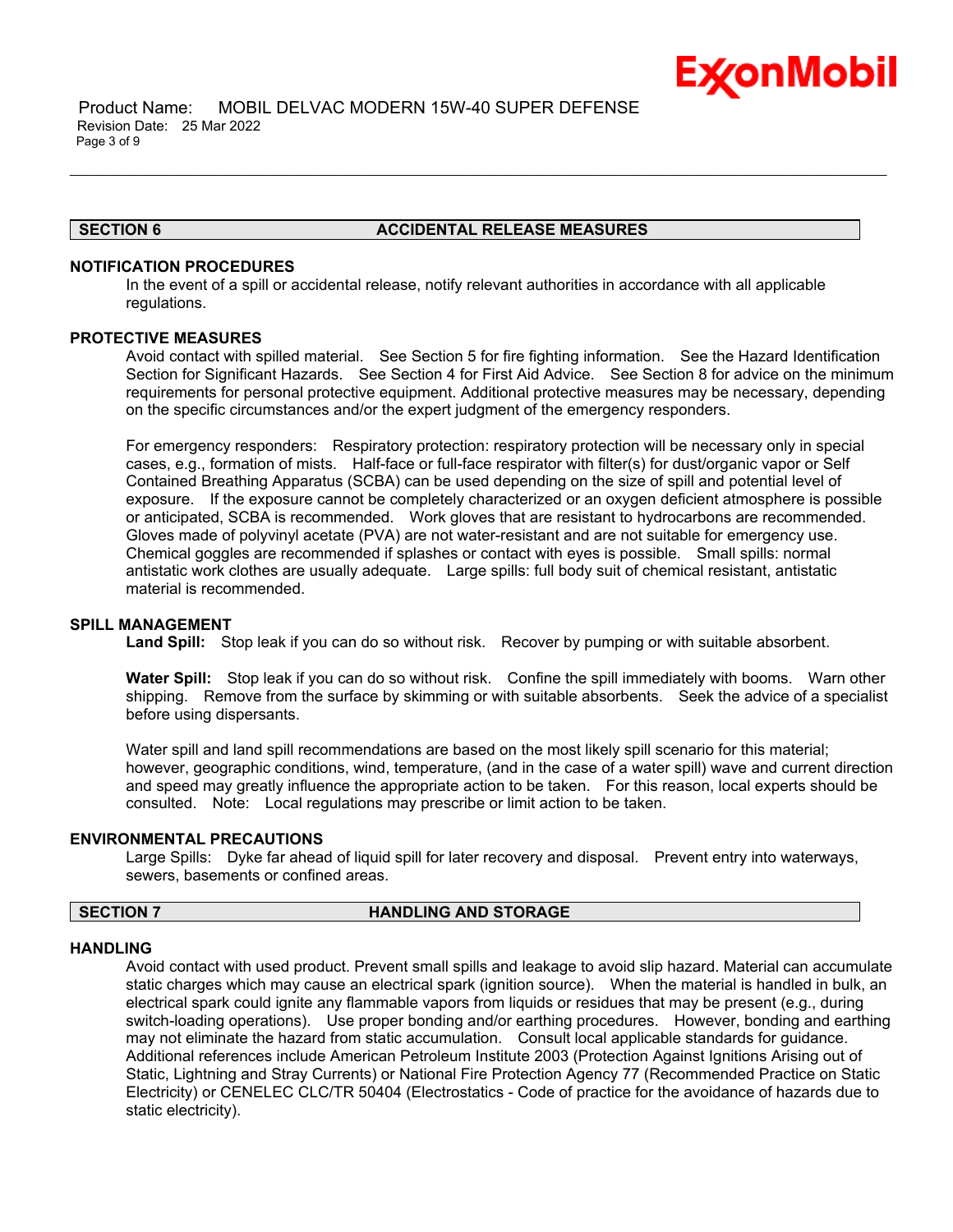

 Product Name: MOBIL DELVAC MODERN 15W-40 SUPER DEFENSE Revision Date: 25 Mar 2022 Page 4 of 9

**Static Accumulator:** This material is a static accumulator.

# **STORAGE**

The type of container used to store the material may affect static accumulation and dissipation. Do not store in open or unlabelled containers.

\_\_\_\_\_\_\_\_\_\_\_\_\_\_\_\_\_\_\_\_\_\_\_\_\_\_\_\_\_\_\_\_\_\_\_\_\_\_\_\_\_\_\_\_\_\_\_\_\_\_\_\_\_\_\_\_\_\_\_\_\_\_\_\_\_\_\_\_\_\_\_\_\_\_\_\_\_\_\_\_\_\_\_\_\_\_\_\_\_\_\_\_\_\_\_\_\_\_\_\_\_\_\_\_\_\_\_\_\_\_\_\_\_\_\_\_\_\_

Material is defined under the National Standard [NOHSC:1015] Storage and Handling of Workplace Dangerous Goods. **SECTION 8 EXPOSURE CONTROLS / PERSONAL PROTECTION**

### **Exposure limits/standards for materials that can be formed when handling this product:**

NOTE: Limits/standards shown for guidance only. Follow applicable regulations.

### **Biological limits**

No biological limits allocated.

# **ENGINEERING CONTROLS**

The level of protection and types of controls necessary will vary depending upon potential exposure conditions. Control measures to consider:

No special requirements under ordinary conditions of use and with adequate ventilation.

### **PERSONAL PROTECTION**

Personal protective equipment selections vary based on potential exposure conditions such as applications, handling practices, concentration and ventilation. Information on the selection of protective equipment for use with this material, as provided below, is based upon intended, normal usage.

**Respiratory Protection:** If engineering controls do not maintain airborne contaminant concentrations at a level which is adequate to protect worker health, an approved respirator may be appropriate. Respirator selection, use, and maintenance must be in accordance with regulatory requirements, if applicable. Types of respirators to be considered for this material include:

**Particulate** 

No special requirements under ordinary conditions of use and with adequate ventilation.

For high airborne concentrations, use an approved supplied-air respirator, operated in positive pressure mode. Supplied air respirators with an escape bottle may be appropriate when oxygen levels are inadequate, gas/vapour warning properties are poor, or if air purifying filter capacity/rating may be exceeded.

**Hand Protection:** Any specific glove information provided is based on published literature and glove manufacturer data. Glove suitability and breakthrough time will differ depending on the specific use conditions. Contact the glove manufacturer for specific advice on glove selection and breakthrough times for your use conditions. Inspect and replace worn or damaged gloves. The types of gloves to be considered for this material include:

Nitrile,Viton

No protection is ordinarily required under normal conditions of use.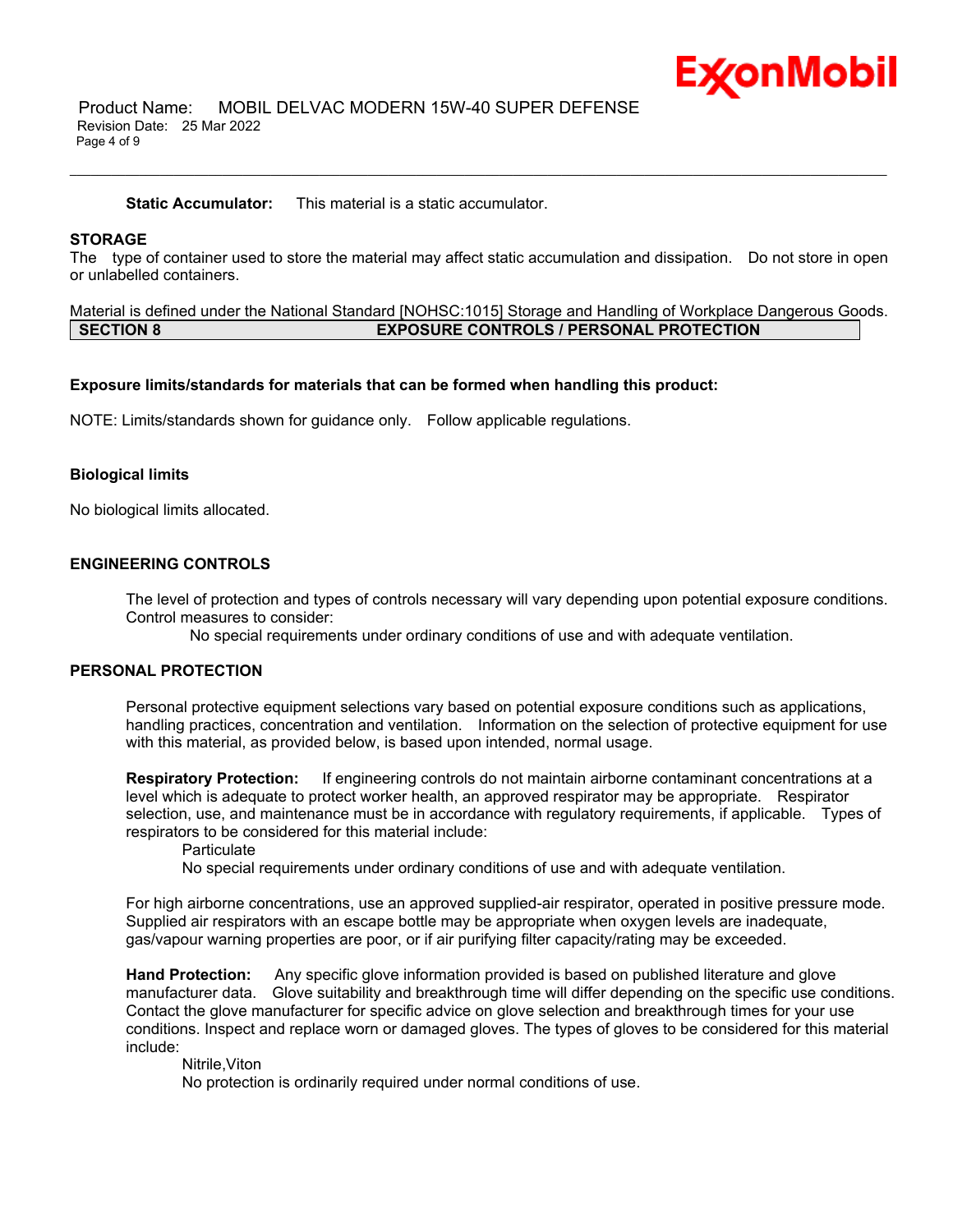

 Product Name: MOBIL DELVAC MODERN 15W-40 SUPER DEFENSE Revision Date: 25 Mar 2022 Page 5 of 9

**Eye Protection:** If contact is likely, safety glasses with side shields are recommended.

**Skin and Body Protection:** Any specific clothing information provided is based on published literature or manufacturer data. The types of clothing to be considered for this material include: No skin protection is ordinarily required under normal conditions of use. In accordance with good industrial hygiene practices, precautions should be taken to avoid skin contact.

\_\_\_\_\_\_\_\_\_\_\_\_\_\_\_\_\_\_\_\_\_\_\_\_\_\_\_\_\_\_\_\_\_\_\_\_\_\_\_\_\_\_\_\_\_\_\_\_\_\_\_\_\_\_\_\_\_\_\_\_\_\_\_\_\_\_\_\_\_\_\_\_\_\_\_\_\_\_\_\_\_\_\_\_\_\_\_\_\_\_\_\_\_\_\_\_\_\_\_\_\_\_\_\_\_\_\_\_\_\_\_\_\_\_\_\_\_\_

**Specific Hygiene Measures:** Always observe good personal hygiene measures, such as washing after handling the material and before eating, drinking, and/or smoking. Routinely wash work clothing and protective equipment to remove contaminants. Discard contaminated clothing and footwear that cannot be cleaned. Practice good housekeeping.

# **ENVIRONMENTAL CONTROLS**

Comply with applicable environmental regulations limiting discharge to air, water and soil. Protect the environment by applying appropriate control measures to prevent or limit emissions.

# **SECTION 9 PHYSICAL AND CHEMICAL PROPERTIES**

**Note: Physical and chemical properties are provided for safety, health and environmental considerations only and may not fully represent product specifications. Contact the Supplier for additional information.**

# **GENERAL INFORMATION**

**Physical State:** Liquid **Colour:** Amber **Odour:** Characteristic **Odour Threshold:** N/D

**IMPORTANT HEALTH, SAFETY, AND ENVIRONMENTAL INFORMATION Relative Density (at 15 °C):** 0.87 **Flammability (Solid, Gas):** N/A **Flash Point [Method]:** >223°C (433°F) [ASTM D-92] **Flammable Limits (Approximate volume % in air):** LEL: 0.9 UEL: 7.0 **Autoignition Temperature:** N/D **Boiling Point / Range:** > 316°C (600°F) **Decomposition Temperature:** N/D **Vapour Density (Air = 1):** N/D **Vapour Pressure:** < 0.013 kPa (0.1 mm Hg) at 20 °C **Evaporation Rate (n-butyl acetate = 1):** N/D **pH:** N/A **Log Pow (n-Octanol/Water Partition Coefficient):** > 3.5 **Solubility in Water:** Negligible **Viscosity:** 109.3 cSt (109.3 mm2/sec) at 40ºC | 14.3 cSt (14.3 mm2/sec) at 100°C [ASTM D 445] **Oxidizing Properties:** See Hazards Identification Section.

# **OTHER INFORMATION**

**Freezing Point:** N/D **Melting Point:** N/A **Pour Point:** -27°C (-17°F) **DMSO Extract (mineral oil only), IP-346:** < 3 %wt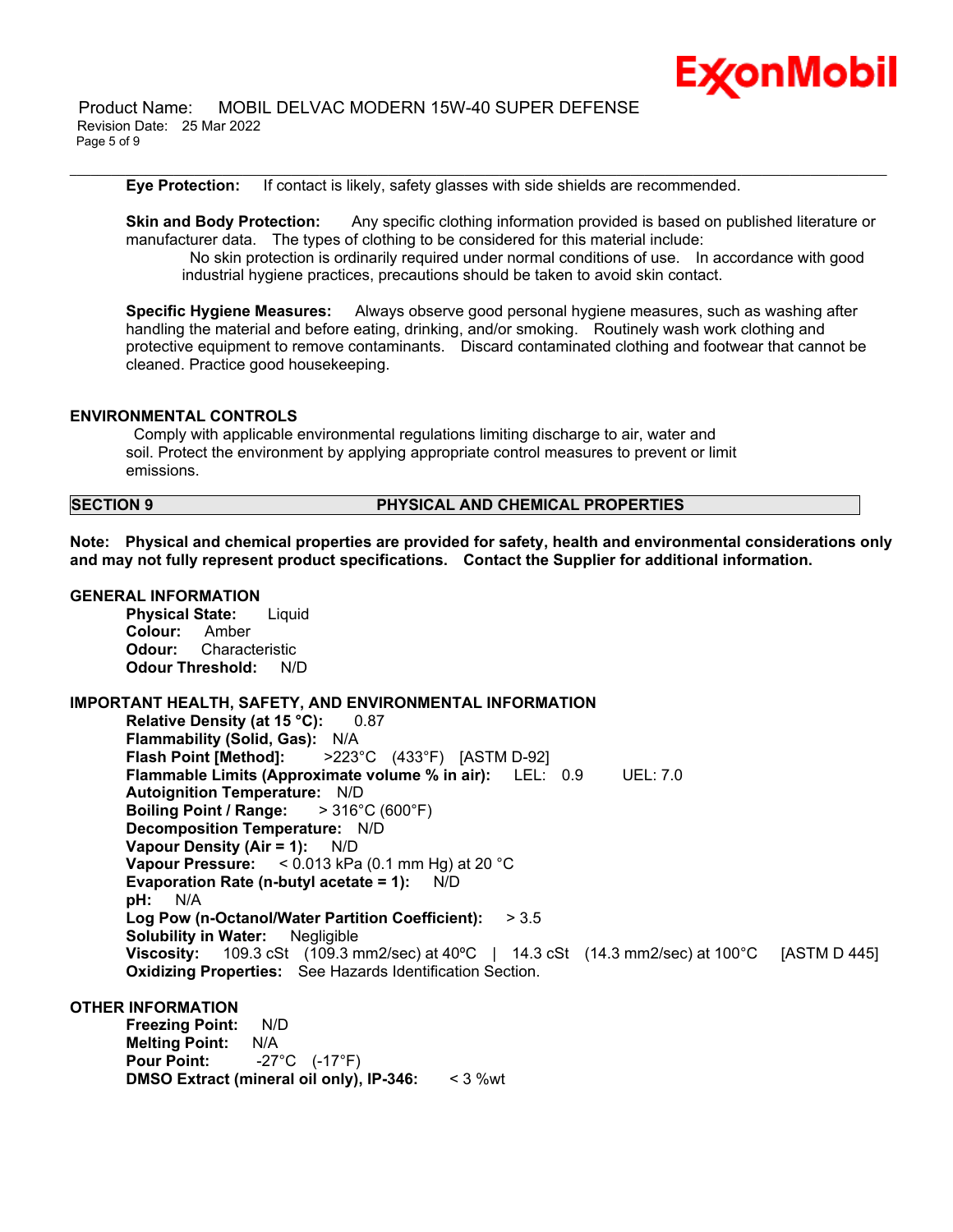

 Product Name: MOBIL DELVAC MODERN 15W-40 SUPER DEFENSE Revision Date: 25 Mar 2022 Page 6 of 9

# **SECTION 10 STABILITY AND REACTIVITY**

\_\_\_\_\_\_\_\_\_\_\_\_\_\_\_\_\_\_\_\_\_\_\_\_\_\_\_\_\_\_\_\_\_\_\_\_\_\_\_\_\_\_\_\_\_\_\_\_\_\_\_\_\_\_\_\_\_\_\_\_\_\_\_\_\_\_\_\_\_\_\_\_\_\_\_\_\_\_\_\_\_\_\_\_\_\_\_\_\_\_\_\_\_\_\_\_\_\_\_\_\_\_\_\_\_\_\_\_\_\_\_\_\_\_\_\_\_\_

**STABILITY:** Material is stable under normal conditions.

**CONDITIONS TO AVOID:** Excessive heat. High energy sources of ignition.

**INCOMPATIBLE MATERIALS:** Strong oxidisers

**HAZARDOUS DECOMPOSITION PRODUCTS:** Material does not decompose at ambient temperatures.

**POSSIBILITY OF HAZARDOUS REACTIONS:** Hazardous polymerization will not occur.

# **SECTION 11 TOXICOLOGICAL INFORMATION**

# **INFORMATION ON TOXICOLOGICAL EFFECTS**

| <b>Hazard Class</b>                                               | <b>Conclusion / Remarks</b>                                                                                       |
|-------------------------------------------------------------------|-------------------------------------------------------------------------------------------------------------------|
| <b>Inhalation</b>                                                 |                                                                                                                   |
| Acute Toxicity: No end point data for<br>material.                | Minimally Toxic. Based on assessment of the components.                                                           |
| Irritation: No end point data for material.                       | Negligible hazard at ambient/normal handling temperatures.                                                        |
| Ingestion                                                         |                                                                                                                   |
| Acute Toxicity: No end point data for<br>material.                | Minimally Toxic. Based on assessment of the components.                                                           |
| <b>Skin</b>                                                       |                                                                                                                   |
| Acute Toxicity: No end point data for<br>material.                | Minimally Toxic. Based on assessment of the components.                                                           |
| Skin Corrosion/Irritation: No end point data<br>for material.     | Negligible irritation to skin at ambient temperatures. Based on<br>assessment of the components.                  |
| <b>Eye</b>                                                        |                                                                                                                   |
| Serious Eye Damage/Irritation: No end point<br>data for material. | May cause mild, short-lasting discomfort to eyes. Based on<br>assessment of the components.                       |
| <b>Sensitisation</b>                                              |                                                                                                                   |
| Respiratory Sensitization: No end point data<br>for material.     | Not expected to be a respiratory sensitizer.                                                                      |
| Skin Sensitization: No end point data for<br>material.            | Not expected to be a skin sensitizer. Based on assessment of the<br>components.                                   |
| Aspiration: Data available.                                       | Not expected to be an aspiration hazard. Based on physico-<br>chemical properties of the material.                |
| Germ Cell Mutagenicity: No end point data<br>for material.        | Not expected to be a germ cell mutagen. Based on assessment of<br>the components.                                 |
| Carcinogenicity: No end point data for<br>material.               | Not expected to cause cancer. Based on assessment of the<br>components.                                           |
| Reproductive Toxicity: No end point data<br>for material.         | Not expected to be a reproductive toxicant. Based on assessment<br>of the components.                             |
| Lactation: No end point data for material.                        | Not expected to cause harm to breast-fed children.                                                                |
| <b>Specific Target Organ Toxicity (STOT)</b>                      |                                                                                                                   |
| Single Exposure: No end point data for<br>material.               | Not expected to cause organ damage from a single exposure.                                                        |
| Repeated Exposure: No end point data for<br>material.             | Not expected to cause organ damage from prolonged or repeated<br>exposure. Based on assessment of the components. |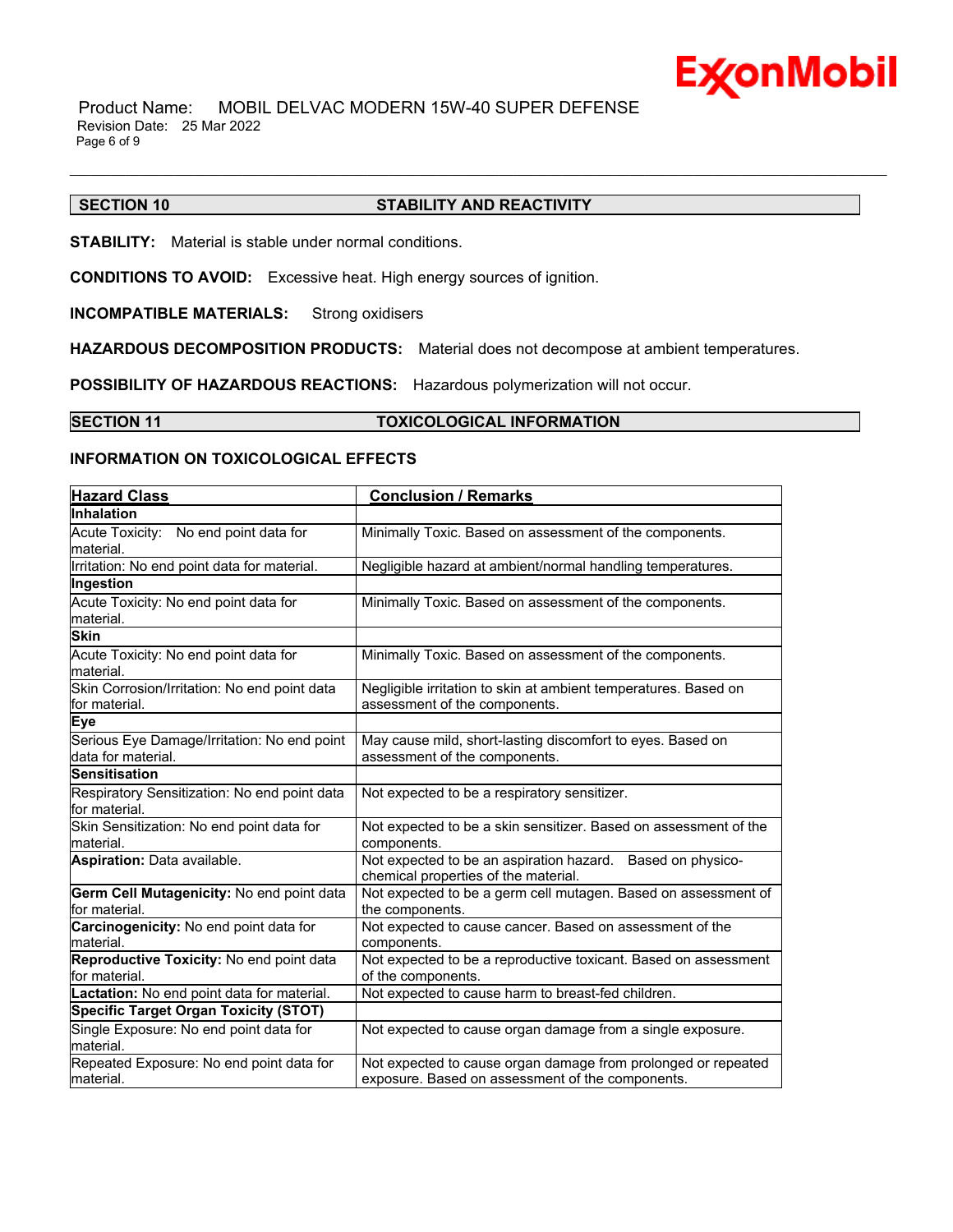

# **OTHER INFORMATION For the product itself:**

Diesel engine oils: Not carcinogenic in animals tests. Used and unused diesel engine oils did not produce any carcinogenic effects in chronic mouse skin painting studies. Oils that are used in gasoline engines may become hazardous and display the following properties: Carcinogenic in animal tests. Caused mutations in vitro. Possible allergen and photoallergen. Contains polycyclic aromatic compounds (PAC) from combustion products of gasoline and/or thermal degradation products.

\_\_\_\_\_\_\_\_\_\_\_\_\_\_\_\_\_\_\_\_\_\_\_\_\_\_\_\_\_\_\_\_\_\_\_\_\_\_\_\_\_\_\_\_\_\_\_\_\_\_\_\_\_\_\_\_\_\_\_\_\_\_\_\_\_\_\_\_\_\_\_\_\_\_\_\_\_\_\_\_\_\_\_\_\_\_\_\_\_\_\_\_\_\_\_\_\_\_\_\_\_\_\_\_\_\_\_\_\_\_\_\_\_\_\_\_\_\_

# **Contains:**

Base oil severely refined: Not carcinogenic in animal studies. Representative material passes IP-346, Modified Ames test, and/or other screening tests. Dermal and inhalation studies showed minimal effects; lung non-specific infiltration of immune cells, oil deposition and minimal granuloma formation. Not sensitising in test animals.

# **IARC Classification:**

**The following ingredients are cited on the lists below:** None.

--REGULATORY LISTS SEARCHED--  $1 = IARC 1$  2 = IARC 2A  $3 = IARC 2B$ 

**SECTION 12 ECOLOGICAL INFORMATION**

The information given is based on data for the material, components of the material, or for similar materials, through the application of bridging principals.

### **ECOTOXICITY**

Material -- Not expected to be harmful to aquatic organisms.

### **MOBILITY**

 Base oil component -- Low solubility and floats and is expected to migrate from water to the land. Expected to partition to sediment and wastewater solids.

# **PERSISTENCE AND DEGRADABILITY**

### **Biodegradation:**

Base oil component -- Expected to be inherently biodegradable

### **BIOACCUMULATION POTENTIAL**

 Base oil component -- Has the potential to bioaccumulate, however metabolism or physical properties may reduce the bioconcentration or limit bioavailability.

#### **SECTION 13 DISPOSAL CONSIDERATIONS**

Disposal recommendations based on material as supplied. Disposal must be in accordance with current applicable laws and regulations, and material characteristics at time of disposal.

### **DISPOSAL RECOMMENDATIONS**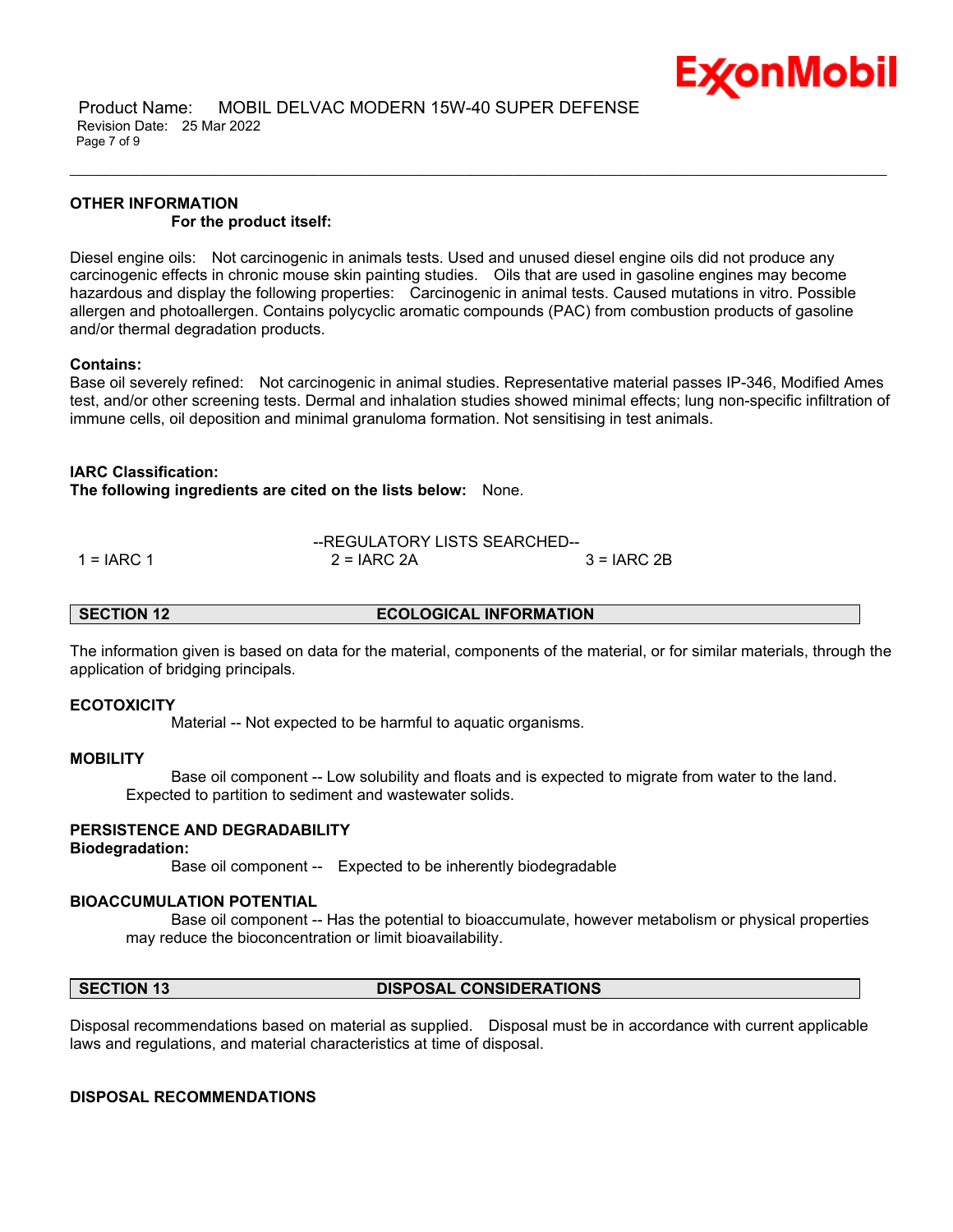

 Product Name: MOBIL DELVAC MODERN 15W-40 SUPER DEFENSE Revision Date: 25 Mar 2022 Page 8 of 9

Product is suitable for burning in an enclosed controlled burner for fuel value or disposal by supervised incineration at very high temperatures to prevent formation of undesirable combustion products.

\_\_\_\_\_\_\_\_\_\_\_\_\_\_\_\_\_\_\_\_\_\_\_\_\_\_\_\_\_\_\_\_\_\_\_\_\_\_\_\_\_\_\_\_\_\_\_\_\_\_\_\_\_\_\_\_\_\_\_\_\_\_\_\_\_\_\_\_\_\_\_\_\_\_\_\_\_\_\_\_\_\_\_\_\_\_\_\_\_\_\_\_\_\_\_\_\_\_\_\_\_\_\_\_\_\_\_\_\_\_\_\_\_\_\_\_\_\_

**Empty Container Warning** Empty Container Warning (where applicable): Empty containers may contain residue and can be dangerous. Do not attempt to refill or clean containers without proper instructions. Empty drums should be completely drained and safely stored until appropriately reconditioned or disposed. Empty containers should be taken for recycling, recovery, or disposal through suitably qualified or licensed contractor and in accordance with governmental regulations. DO NOT PRESSURISE, CUT, WELD, BRAZE, SOLDER, DRILL, GRIND, OR EXPOSE SUCH CONTAINERS TO HEAT, FLAME, SPARKS, STATIC ELECTRICITY, OR OTHER SOURCES OF IGNITION. THEY MAY EXPLODE AND CAUSE INJURY OR DEATH.

| <b>SECTION 14</b> | <b>TRANSPORT INFORMATION</b>                         |
|-------------------|------------------------------------------------------|
|                   | <b>LAND (ADG)</b> : Not Regulated for Land Transport |

**SEA (IMDG):** Not Regulated for Sea Transport according to IMDG-Code

**Marine Pollutant:** No

**AIR (IATA):** Not Regulated for Air Transport

# **SECTION 15 REGULATORY INFORMATION**

This material is not considered hazardous according to Australia Model Work Health and Safety Regulations.

Product is not regulated according to Australian Dangerous Goods Code.

No Poison Schedule number allocated by the Standard for the Uniform Scheduling of Medicines and Poisons (SUSMP) established under the Therapeutic Goods Act.

AS1940 COMBUSTIBLE CLASS: C2

# **REGULATORY STATUS AND APPLICABLE LAWS AND REGULATIONS**

**Listed or exempt from listing/notification on the following chemical inventories :** AIIC, DSL, ENCS, IECSC, KECI, PICCS, TCSI, TSCA

# **SECTION 16 OTHER INFORMATION**

# **KEY TO ABBREVIATIONS AND ACRONYMS:**

N/D = Not determined, N/A = Not applicable, STEL = Short-Term Exposure Limit, TWA = Time-Weighted Average

# **KEY TO THE H-CODES CONTAINED IN SECTION 3 OF THIS DOCUMENT (for information only):**

H303: May be harmful if swallowed; Acute Tox Oral, Cat 5

H315: Causes skin irritation; Skin Corr/Irritation, Cat 2

H318: Causes serious eye damage; Serious Eye Damage/Irr, Cat 1